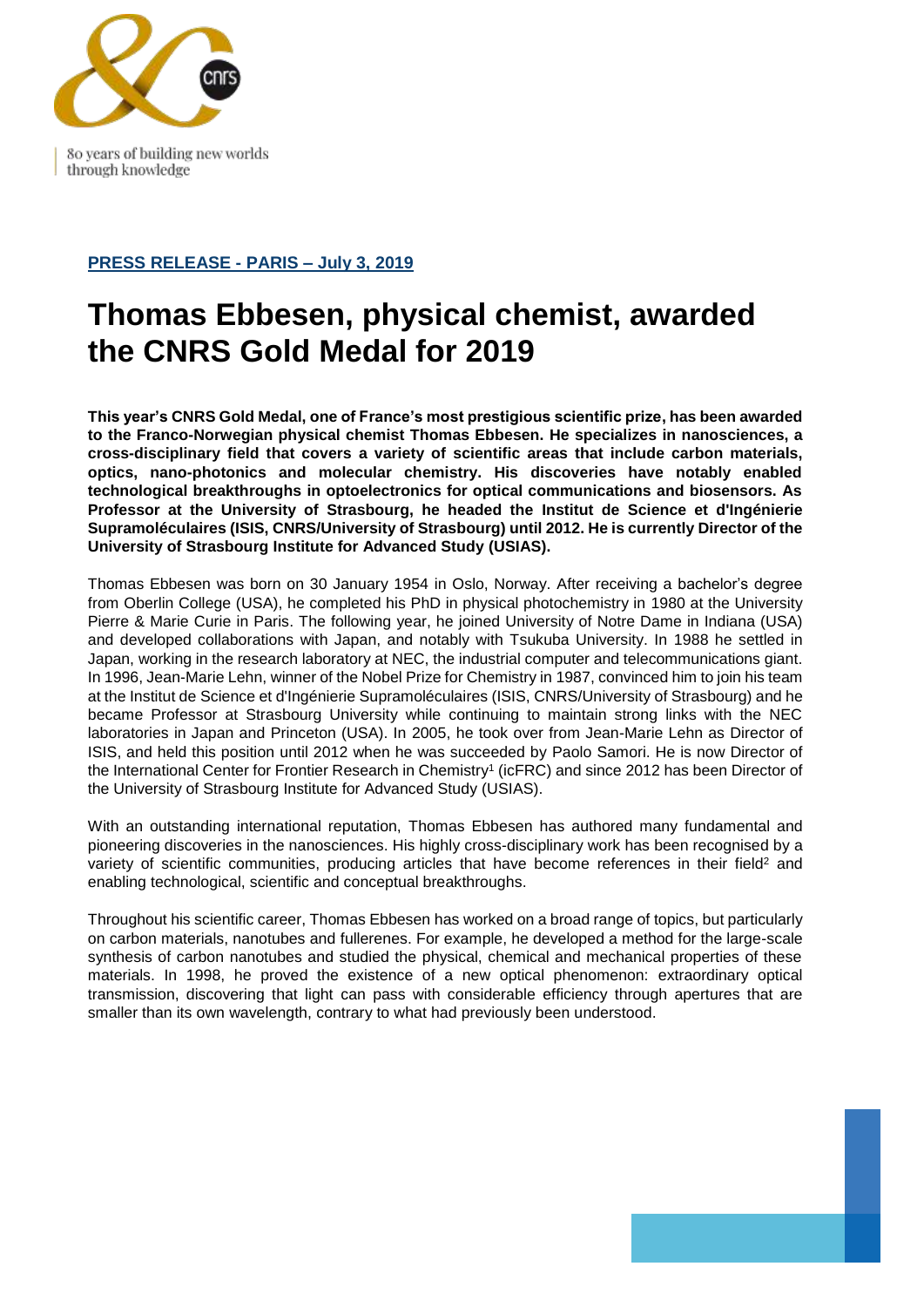More recently, Thomas Ebbesen has been focusing on molecular systems involving strong light-matter coupling, and his team has demonstrated for the first time that chemical reactions can be accelerated or decelerated by the interaction of reagents with electromagnetic fluctuations within an optical cavity, and selectively favour a given product. These surprising findings have given rise to the new field of "polaritonic chemistry" which is the subject of growing interest throughout the world.

Alongside his academic work, Thomas Ebbesen's involvement in bridging the gap between research and industry has led him to file over 30 patents, as well as become the co-founder of the start-up n-TEC, which specialised in carbon compounds.

A member of the Norwegian Academy of Science and Letters since 2003, Thomas Ebbesen was elected a foreign member of the French Academy of Science in 2009 and of the Royal Flemish Academy of Belgium in 2011. His career has been marked by several important awards: he received the 2005 France Télécom Prize from the French Academy of Science and two ERC Advanced grants in 2008 and 2018. In 2011, the EuroPhysics prize rewarded his work on carbon nanotubes and he also received the Quantum Electronics and Optics Prize from the European Physical Society in 2009. Finally, in 2014, Thomas Ebbesen was awarded the Kavli Prize for Nanoscience, the highest distinction in that field, for his work on subwavelength optics and his discovery of the phenomenon of extraordinary optical transmission.

He will receive the CNRS Gold Medal on November 26 in Paris during a special ceremony celebrating 80 years of the CNRS. The CNRS Gold Medal is one of France's most prestigious scientific prizes. Each year since its creation in 1954, it rewards the careers of one or more scientific personalities who have made an exceptional contribution to the vitality and reputation of French research. The most recent winners of the Gold Medal include: Gérard Férey, chemist, in 2010; Jules Hoffmann, biologist, in 2011; Philippe Descola, anthropologist, in 2012 ; Margaret Buckingham, developmental biologist, in 2013; Gérard Berry, computer scientist, in 2014; Eric Karsenti, biologist, in 2015; Claire Voisin, mathematician, in 2016; Alain Brillet and Thibault Damour, physicists, in 2017, and Barbara Cassin, philosopher, in 2018.

## **Notes**

<sup>1</sup> <http://www.icfrc.fr/>

<sup>&</sup>lt;sup>2</sup> 2 articles cited more than 5000 times, 11 articles more than 1000 times.